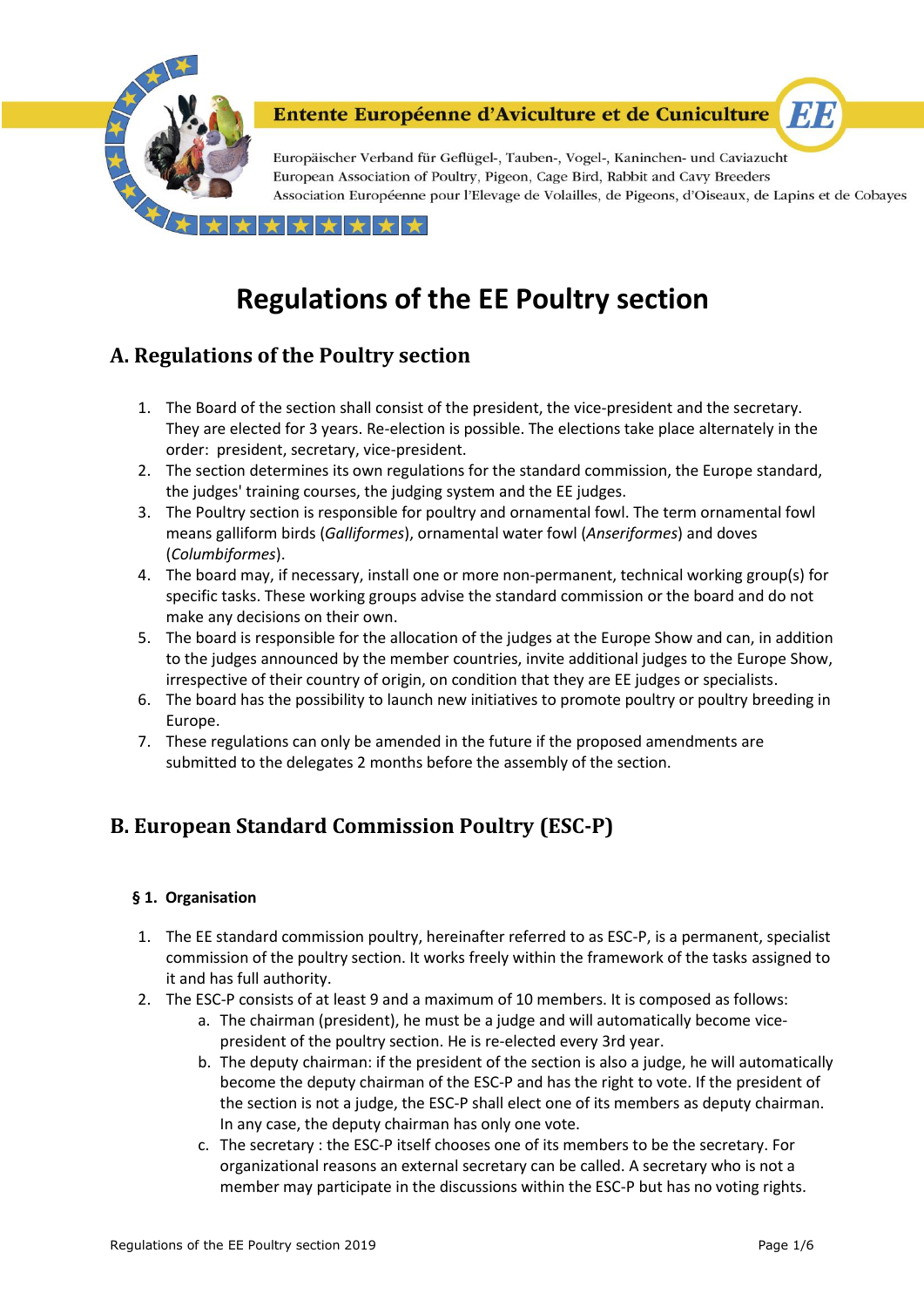

Europäischer Verband für Geflügel-, Tauben-, Vogel-, Kaninchen- und Caviazucht European Association of Poultry, Pigeon, Cage Bird, Rabbit and Cavy Breeders Association Européenne pour l'Elevage de Volailles, de Pigeons, d'Oiseaux, de Lapins et de Cobayes

**ET E** 

### \* \* \* \*

- d. A representative of the Zucht- und Anerkennungsausschuss of the BDRG (BZA).
- e. One representative from the following 7 European regions:
	- Southwest : E-F-l
	- West : B-GB-NL
	- Middle : A-CH-L
	- North : DK-FIN-N-S
	- East : CZ-LT-PL-RUS-SK
	- Southeast : BG-H-RO-TR
	- Balkan : BiH-HR-SLO-SRB
- 3. Membership: The regions and the BZA determine their representatives themselves. The confirmation is made by the general assembly of the section. Membership in the ESC-P requires an active, proven judging activity and, if possible, a membership in the standard commission in the home country. Only countries that have signed and respected the EE standard contract can represent their region in ESC-P. Members of ESC-P are elected for 3 years, re-election is possible. Proposals for election must be submitted to the president of the poultry section by December  $31<sup>st</sup>$ . Candidates must speak at least one of the three official EE languages.
- 4. The ESC-P may install a temporary function without voting rights for special tasks.
- 5. The ESC-P meets three times a year. It is convened by the chairman of ESC-P. An ESC-P meeting may also be convened by the majority of its members.
- 6. Votes are open and by simple majority. In case of a tie, the chairman is responsible for the casting vote.
- 7. Expenses of ESC-P members are settled according to the current decision of the section.

#### **§ 2. Mission of the ESC-P**

- 1. The ESC-P has the task of creating a "Europe standard" for poultry (see point C.)
- 2. Support the efforts of the members to create uniform judging systems for ornamental fowl.
- 3. Support the countries in their efforts to implement or apply the European judging system taking in account of country-specific characteristics.
- 4. Recognition of the new breeds, colors and breed characteristics introduced by the countries.
- 5. Update the "European Breeds and Colours" list.
- 6. Update the "Rare Breeds" list.
- 7. Promotion and support for research in the field of breed breeding.

#### **§ 3. Working procedures**

- 1. The invitation to the ESC-P meeting shall be sent at least 3 weeks prior to the specified date.
- 2. The agenda and documents for the meetings are sent to each member of the ESC-P with the invitation.
- 3. Items for the agenda of the ESC-P meetings may be submitted by each country to the chairman of ESC-P until February  $1<sup>st</sup>$  or August  $1<sup>st</sup>$ .
- 4. In the countries newly recognized breeds and / or colours shall be submitted to the chairman of the ESC-P by February  $1<sup>st</sup>$ . He will pass them on to the members of ESC-P.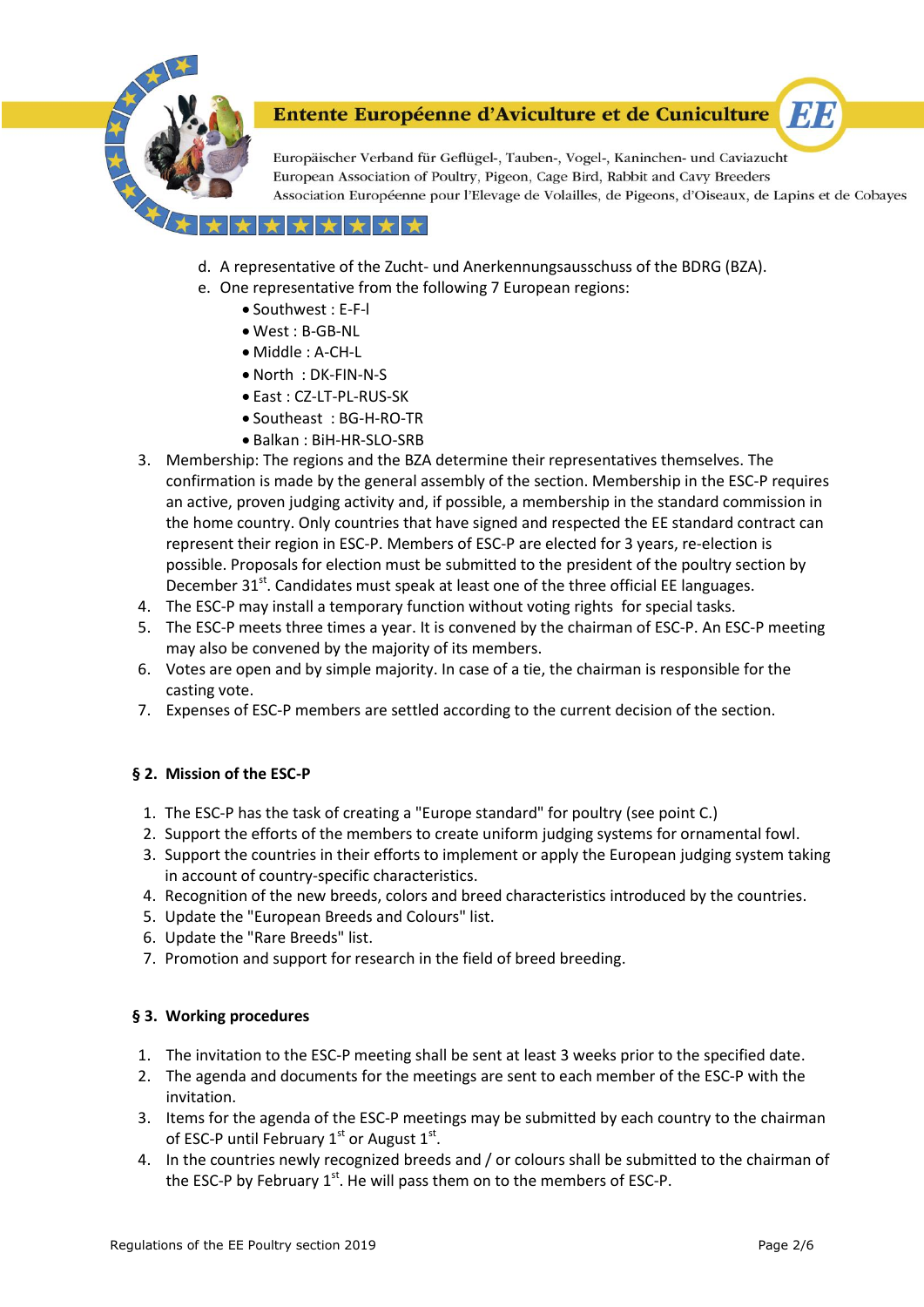

Europäischer Verband für Geflügel-, Tauben-, Vogel-, Kaninchen- und Caviazucht European Association of Poultry, Pigeon, Cage Bird, Rabbit and Cavy Breeders Association Européenne pour l'Elevage de Volailles, de Pigeons, d'Oiseaux, de Lapins et de Cobayes

**MA** 

### ★★★★

- 5. Requests relating to standard amendments relating to changes in breed characteristics and colour descriptions may be submitted to the chairman of the ESC-P with detailed reasons before February  $1<sup>st</sup>$ . The same applies to applications for the recognition of new breeds. He will pass them on to the members of ESC-P.
- 6. The ESC-P shall discuss and decide on the subjects, recognitions and standard amendments submitted. It confirms it, rejects it or, for further clarification, returns it to the country concerned (applicant) at short notice. After clarification by the applicant, the applicant may submit the application again to the president of the section. Rejection and reapplication must be made within 6 weeks.
- 7. The decisions of ESC-P shall be recorded in the minutes. The protocol must be available to each ESC-P member for approval at the latest three weeks after the meetings. It is then published on the homepage of the poultry section, at the latest 4 weeks after the meetings.
- 8. The correspondence between the ESC-P and the member countries, as well as the documents for the meetings must be in German, English or French.
- 9. In order to make decisions about breeds, colours, and breed characteristics, applications must be adequately documented with pictures.
- 10. On the occasion of the annual meeting of the section, the chairman of ESC-P shall submit an account of the activities of the ESC-P and communicate its decisions.
- 11. The ESC-P reports to the member countries at least annually about its activities with an ESC-P newsletter.

# **C. European Poultry Standards**

# **§ 1. Definition of the European Poultry Standards (EE-Standard)**

- 1. The EE standard of the poultry section is the database of all standards approved by ESC-P as the EE standard. This database contains all EE standards in the 3 official EE languages.
- 2. The standards approved by the ESC-P as EE standard provisionally form the EE standard together with the "European Breeds and colours List Poultry" (EBL-P). In medium to long term, all breeds and colours, which are included in the EBL-P, are to be included in the database as an actual EE standard.
- 3. The EBL-P shall include, in the language of the member countries, all breeds and colours recognized in this country. The list is updated annually. The countries themselves are responsible for this.
- 4. For the acceptance of new breeds and / or colours apply specific criteria (see § 3.)

#### **§ 2. Scope**

1. The EE poultry standard covers all breeds of the following species: turkeys, guinea fowl, quail, geese, ducks, chickens (large and bantams).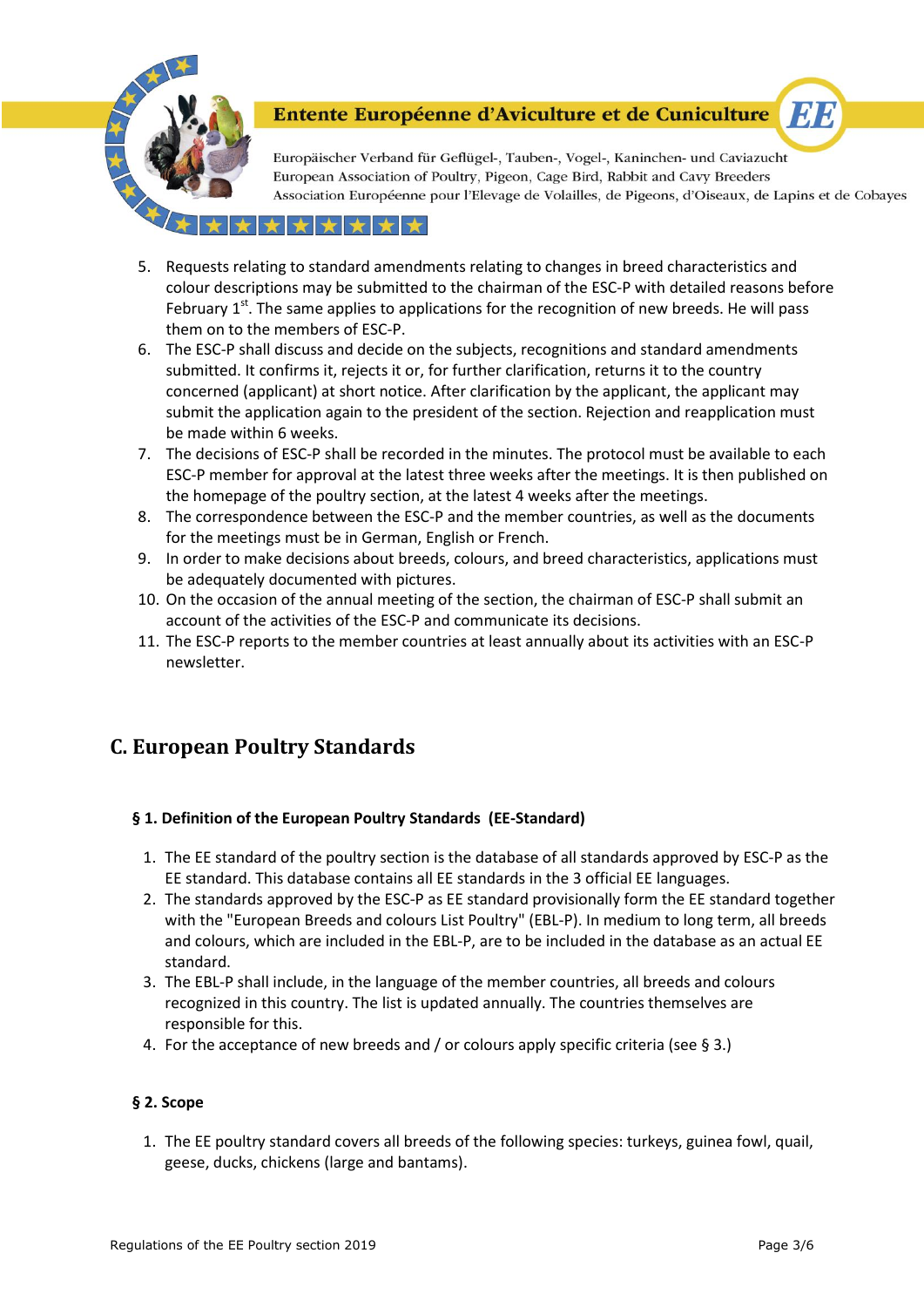

Europäischer Verband für Geflügel-, Tauben-, Vogel-, Kaninchen- und Caviazucht European Association of Poultry, Pigeon, Cage Bird, Rabbit and Cavy Breeders Association Européenne pour l'Elevage de Volailles, de Pigeons, d'Oiseaux, de Lapins et de Cobayes

**EVE** 

#### \*\*\*\*\*

- 2. The member countries may themselves decide whether or not to participate in the Europe standard. The participation is confirmed by the signature of the EE standard contract by the president of the association. The signing means that the member country is obliged to work actively on the development of the EE standard and to introduce all approved EE standards of the breeds recognized in the member states as soon as possible but at the latest after 5 years.
- 3. The EE standard is applied to all exhibitions of the member countries which have signed the EE standard contract. In addition, it is applied to all Europe Shows and Breed-Specific Europe Shows, regardless of where they take place.

#### **§ 3. Acceptance of new breeds and colours in the EBL-P**

- 1. Each member country may recognize new colours in any breed accepted in the EBL-P if there are no substantiated objections from the country of origin or is incompatible with earlier decisions of ESC-P. Newly recognized colours will be reported to the ESC-P chairman by February 1<sup>st</sup>. If there is a colour that has not yet been included in the EBL-P for this breed, colour photographs of both sexes must be submitted, otherwise no recording will take place. The ESC-P can reject proposed new colours.
- 2. New European breeds must first be included in the EBL-P before they can be recognized by other countries. After being recognized in their home country, they have to be presented at a general Europe Show where they are evaluated by ESC-P members. Those countries which cannot participate at Europe shows for veterinary reasons but still want to present their breeds for acceptance, can present them on their own national show in one of the years between two Europe shows. They have to invite at least two members of the ESC-P for this purpose. All the other rules apply just the same as for presentations at the Europe show.
	- a. For this purpose, the standard of the country of origin, with colour photographs of both sexes, incl. the history of the breed, must be submitted to the ESC-P by July  $1<sup>st</sup>$ . The ESC-P checks the text whether the way of describing fits the current criteria and that no contradictions are hidden in it. Otherwise it goes back for revision.
	- b. New breeds must be distinguished from existing breeds in at least 3 breed characteristics, otherwise there is no chance of acceptance.
	- c. For the presentation, at least 1,1 old and 2,2 young birds must be shown in only one colour. A maximum of 8 birds per breed may be presented.
	- d. The new breed must show itself as a homogeneous group, in form, appearance, breed characteristics, feather structure, comb, eye colour, leg colour etc.
	- e. Strong deviations from the standard description and disqualification defects have a negative effect on the assessment.
	- f. Exaggerated breeds characteristics, which are in conflict with aspects of animal welfare, have no chance of being accepted.
	- g. The ESC-P decides on the acceptance in the EBL-P. The decision is motivated. There is no objection possible. Once the criteria for the refusal have been fulfilled, there is another possibility to repeat the presentation on a next general Europe Show.
	- h. If the breed is recognized by the ESC-P, additional colours can be added independently.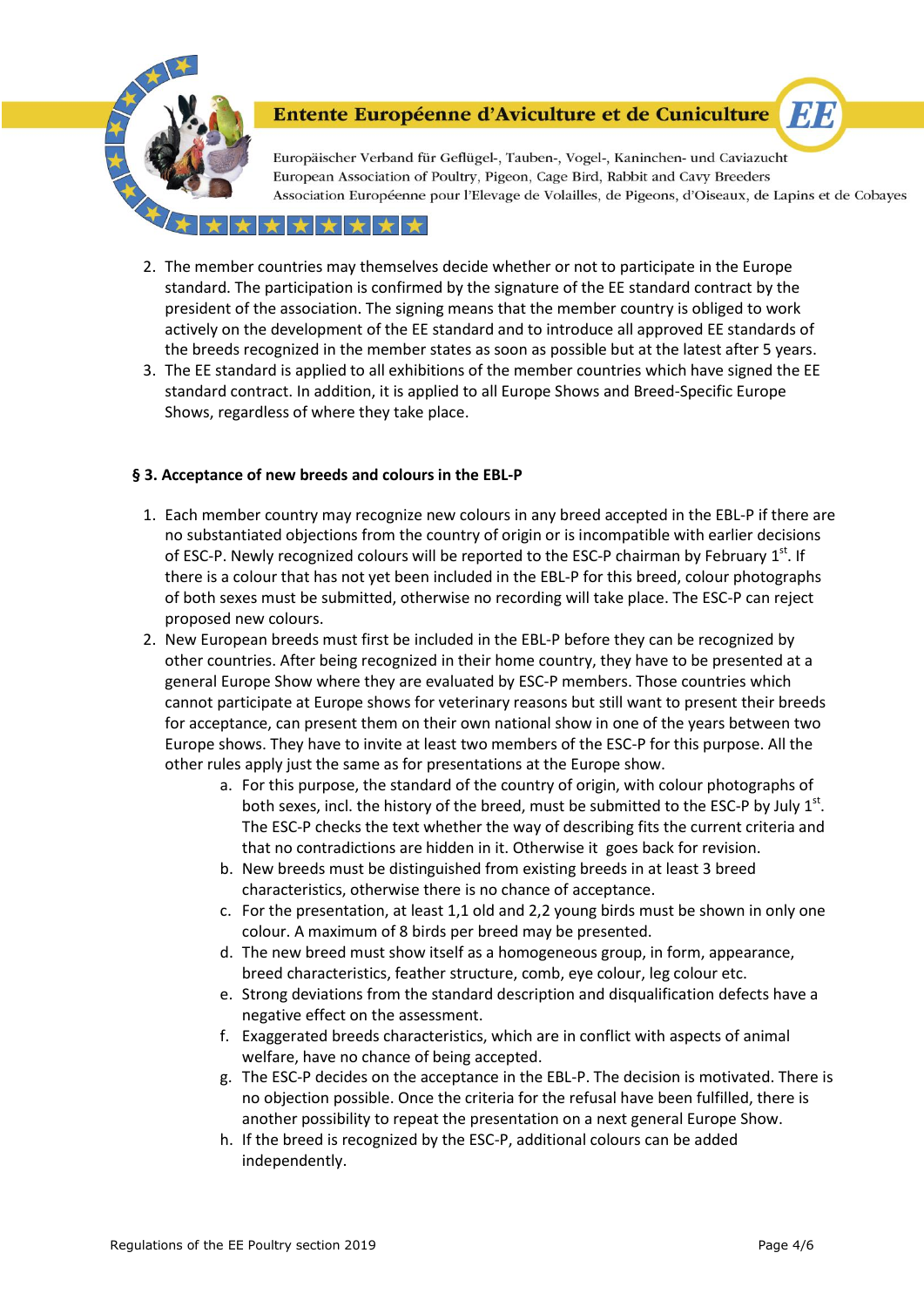

Europäischer Verband für Geflügel-, Tauben-, Vogel-, Kaninchen- und Caviazucht European Association of Poultry, Pigeon, Cage Bird, Rabbit and Cavy Breeders Association Européenne pour l'Elevage de Volailles, de Pigeons, d'Oiseaux, de Lapins et de Cobayes

**EN B** 

#### \*\*\*\*\*

- 3. Non-European breeds will be reported to the ESC-P chairman before September 1st (before the first presentation). At the same time a draft standard and colour photos of both sexes are to be handed over. The ESC-P checks them and determines the EE standard. This will be used for the evaluation procedure. If the presentation is positive, the ESC-P can decide to include the breed in the EBL-P.
- 4. For colours which are not yet listed in the EBL-P, the same procedure as in point 3.3. is to be followed.
- 5. Existing breeds are not accepted with new characteristics or feather structures.
- 6. Breeds and colours in an approval procedure must be reported to the ESC-P by September 1st. The draft standard and pictures will be submitted for new European breeds. The ESC-P shall review the applications. Examination criteria are in particular: aspects of ethics, aspects of animal welfare, differences from existing breeds and colours, aspects of respecting the country of origin.

#### **§ 4. Working procedures**

- 1. Standards are submitted and verified by the ESC-P. The ESC-P approves or makes suggestions for improvement, clarification or completion. These proposals go back to the standard commission of the home country (ESC-P decides for international breeds). This commission accepts or makes counter-proposals. Only when the text has been agreed and accepted by both commissions (ESC-P and home country) the standard is approved as an EE standard.
- 2. After the approval a copy shall be signed by the chairman of the ESC-P and the president of the poultry section as well as the presidents of the federation and the standard commission of the country of origin. A digital copy will also be kept: always in German, French and in the home language. Other languages can also be submitted digitally. This digital database will be kept by the chairmen of the ESC-P and the section. Each member country can get a copy.
- 3. After approval as an EE standard, the standard can no longer be changed by the home country alone. Requests to amend must always be submitted to the ESC-P chairman by February 1<sup>st</sup>. Not only the country of origin but each member country can make amendments for each breed and colour on the EBL-P. The ESC-P reviews the amendments and makes a decision, when it concerns a European breed, always together with the country of origin. Without approval of the country of origin the amendment will not be accepted.

# **§ 5. Rare breeds**

- 1. Rare breeds within the meaning of the EE Show Regulations are all those who are rare within the EE and at least 50 years old.
- 2. Rare breeds are listed in a corresponding list which is held by the ESC-P. The list is updated every three years (in the year of the Europe Show).
- 3. Rare breeds should be encouraged across countries with additional measures.